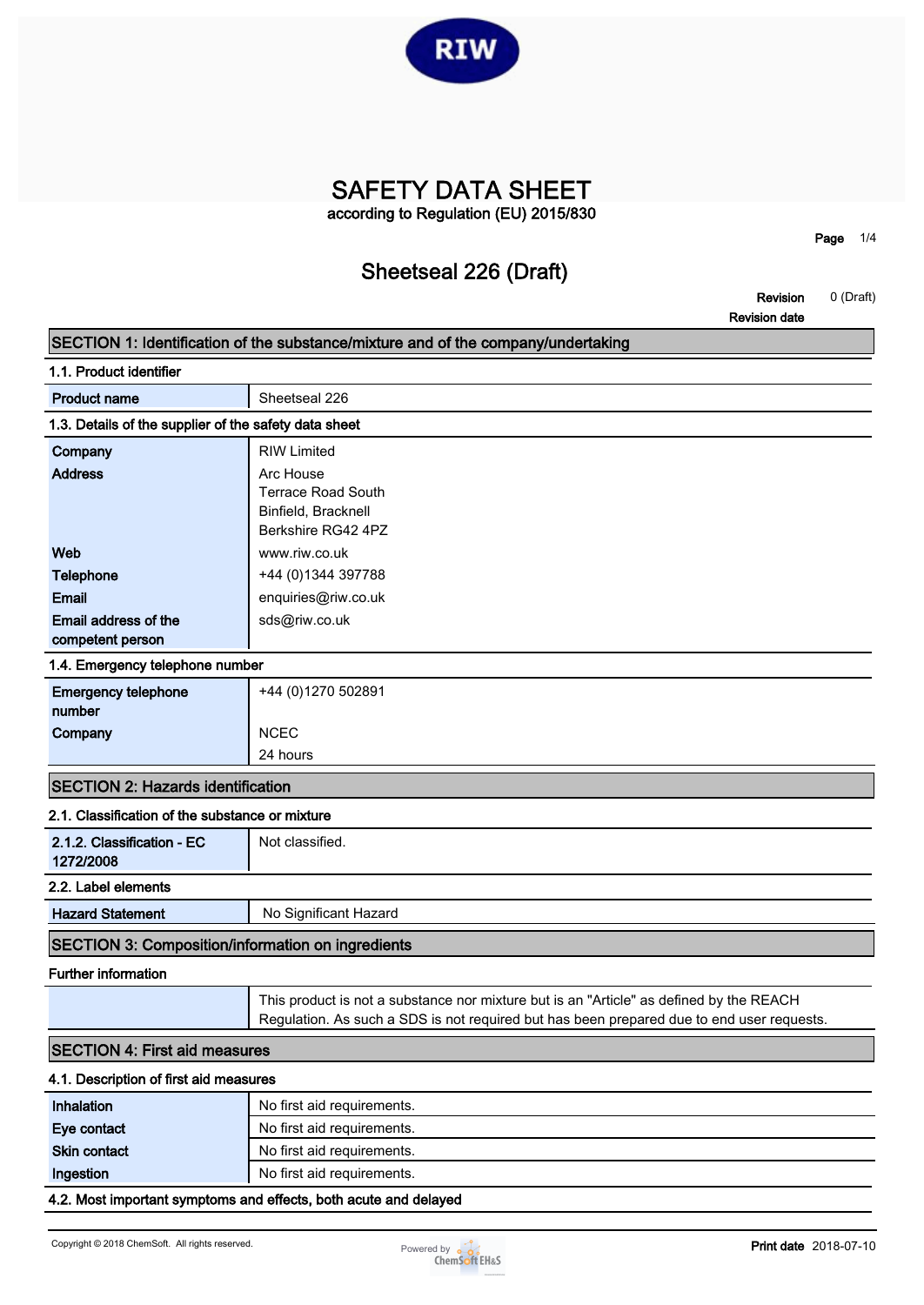# **Sheetseal 226 (Draft)**

### **Revision 0 (Draft)**

**Revision date**

|                                                                   | 4.2. Most important symptoms and effects, both acute and delayed                                                        |
|-------------------------------------------------------------------|-------------------------------------------------------------------------------------------------------------------------|
| Inhalation                                                        | No known adverse health effects.                                                                                        |
| Eye contact                                                       | No known adverse health effects.                                                                                        |
| <b>Skin contact</b>                                               | No known adverse health effects.                                                                                        |
| Ingestion                                                         | No known adverse health effects.                                                                                        |
| <b>SECTION 5: Firefighting measures</b>                           |                                                                                                                         |
| 5.1. Extinguishing media                                          |                                                                                                                         |
|                                                                   | Use extinguishing media appropriate to the surrounding fire conditions.                                                 |
| 5.2. Special hazards arising from the substance or mixture        |                                                                                                                         |
|                                                                   | Fire will produce dense black smoke.                                                                                    |
| 5.3. Advice for firefighters                                      |                                                                                                                         |
|                                                                   | In confined spaces, fire-fighters should wear self-contained breathing equipment apparatus and<br>protective clothing.  |
| <b>SECTION 6: Accidental release measures</b>                     |                                                                                                                         |
|                                                                   | 6.1. Personal precautions, protective equipment and emergency procedures                                                |
|                                                                   | No precautions required to be mentioned.                                                                                |
| 6.2. Environmental precautions                                    |                                                                                                                         |
|                                                                   | No environmental requirements.                                                                                          |
| 6.3. Methods and material for containment and cleaning up         |                                                                                                                         |
|                                                                   | No specific clean up requirements.                                                                                      |
| <b>SECTION 7: Handling and storage</b>                            |                                                                                                                         |
| 7.1. Precautions for safe handling                                |                                                                                                                         |
|                                                                   | Eliminate all sources of ignition. Adopt best Manual Handling considerations when handling,<br>carrying and dispensing. |
| 7.2. Conditions for safe storage, including any incompatibilities |                                                                                                                         |
|                                                                   | Keep in a cool, dry, well ventilated area.                                                                              |
| SECTION 8: Exposure controls/personal protection                  |                                                                                                                         |
| 8.2. Exposure controls                                            |                                                                                                                         |
|                                                                   |                                                                                                                         |
| Skin protection -<br>Handprotection                               | Wear suitable gloves.                                                                                                   |
| <b>SECTION 9: Physical and chemical properties</b>                |                                                                                                                         |
| 9.1. Information on basic physical and chemical properties        |                                                                                                                         |
| Appearance<br>Colour Black                                        | Solid (supplied in rolls)                                                                                               |
| <b>SECTION 10: Stability and reactivity</b>                       |                                                                                                                         |
| 10.1. Reactivity                                                  |                                                                                                                         |
|                                                                   | Not reactive.                                                                                                           |

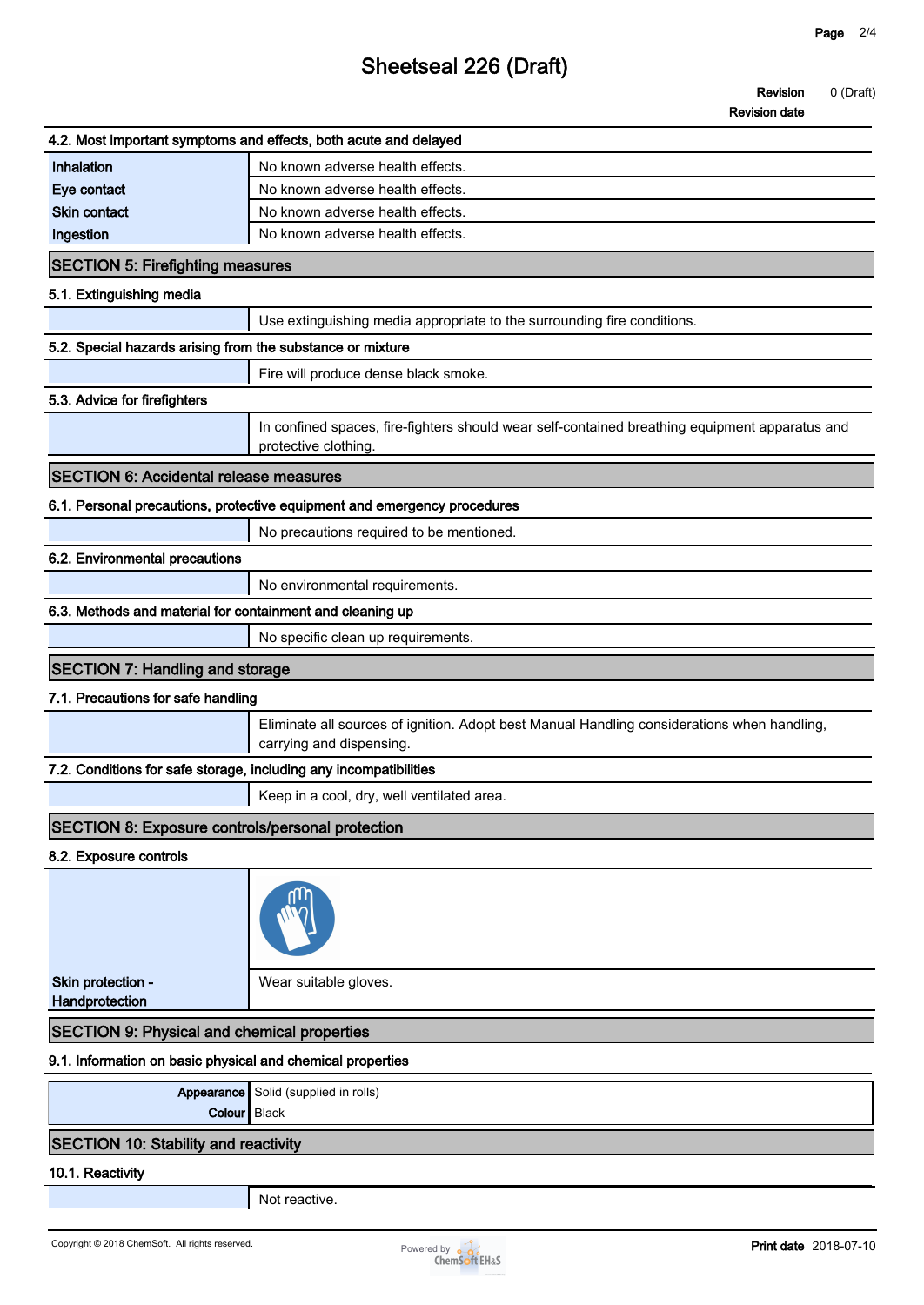# **Sheetseal 226 (Draft)**

**Revision 0 (Draft)**

**Revision date**

| 10.2. Chemical stability                     |                                                                                                                     |
|----------------------------------------------|---------------------------------------------------------------------------------------------------------------------|
|                                              | Stable under normal conditions.                                                                                     |
| 10.3. Possibility of hazardous reactions     |                                                                                                                     |
|                                              | No specific material or group of materials is likely to react with the product to produce a<br>hazardous situation. |
| 10.4. Conditions to avoid                    |                                                                                                                     |
|                                              | Avoid sparks, flames, heat and sources of ignition.                                                                 |
| 10.5. Incompatible materials                 |                                                                                                                     |
|                                              | None known.                                                                                                         |
| 10.6. Hazardous decomposition products       |                                                                                                                     |
|                                              | Fire will produce dense black smoke.                                                                                |
| <b>SECTION 11: Toxicological information</b> |                                                                                                                     |
| 11.1. Information on toxicological effects   |                                                                                                                     |
| <b>Acute toxicity</b>                        | No known adverse health effects.                                                                                    |
| Skin corrosion/irritation                    | No irritation expected.                                                                                             |
| Serious eye damage/irritation                | No irritation expected.                                                                                             |
| Respiratory or skin<br>sensitisation         | Not a sensitiser.                                                                                                   |
| Germ cell mutagenicity                       | No mutagenic effects reported.                                                                                      |
| Carcinogenicity                              | No carcinogenic effects reported.                                                                                   |
| Reproductive toxicity                        | No teratogenic effects reported.                                                                                    |
| 11.1.4. Toxicological Information            |                                                                                                                     |
|                                              | No data available                                                                                                   |
| <b>SECTION 12: Ecological information</b>    |                                                                                                                     |
| 12.1. Toxicity                               |                                                                                                                     |
|                                              | No data available                                                                                                   |
| 12.2. Persistence and degradability          |                                                                                                                     |
|                                              | Not relevant.                                                                                                       |
| 12.3. Bioaccumulative potential              |                                                                                                                     |
|                                              | Not relevant.                                                                                                       |
| 12.4. Mobility in soil                       |                                                                                                                     |
|                                              | Not relevant.                                                                                                       |
| 12.5. Results of PBT and vPvB assessment     |                                                                                                                     |
|                                              | This substance does not meet the criteria for classification as PBT or vPvB.                                        |
| 12.6. Other adverse effects                  |                                                                                                                     |
|                                              | None known.                                                                                                         |
| <b>Further information</b>                   |                                                                                                                     |
|                                              | No known adverse environmental effects.                                                                             |
| <b>SECTION 13: Disposal considerations</b>   |                                                                                                                     |
| <b>General information</b>                   |                                                                                                                     |
|                                              | The product is classified as non hazardous. Dispose of in compliance with all local and national<br>regulations.    |